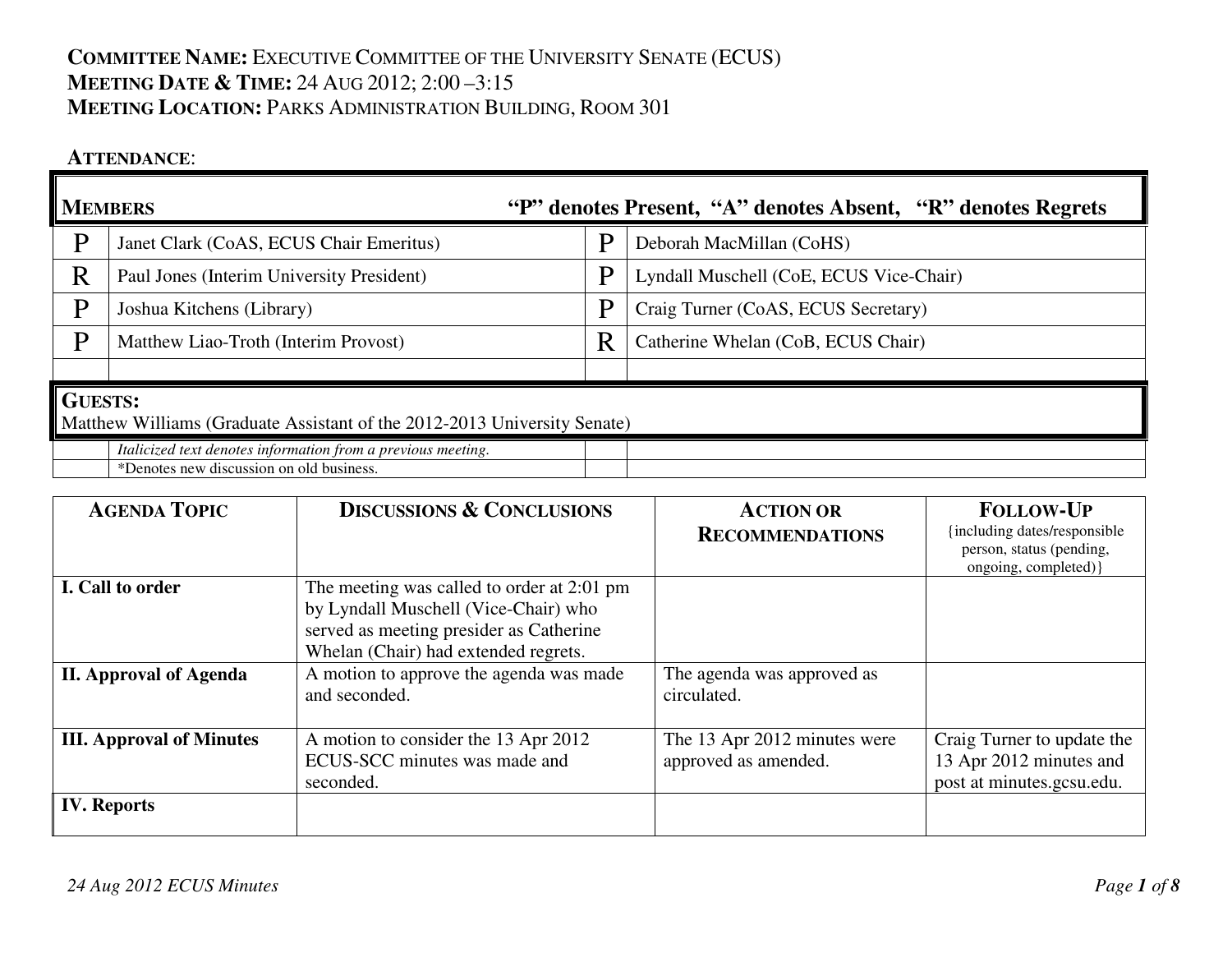| 1. President's Report       | As Interim President Paul Jones had         |
|-----------------------------|---------------------------------------------|
| (Paul Jones)                | extended regrets, there was no president's  |
|                             | report.                                     |
| 2. Provost's Report         | The main item presently under<br>a)         |
| (Matthew Liao-Troth)        | consideration by the Office of              |
|                             | Academic Affairs is the preparation         |
|                             | for SACS reaccreditation; specifically      |
|                             | assessment of the core and the              |
|                             | Quality Enhancement Plan (QEP).             |
|                             | b) Dr. Steve Dorman will begin his term     |
|                             | of service as $GC's 11th University$        |
|                             | President on 1 Sep 2012 effectively         |
|                             | starting Tue 4 Sep 2012 following the       |
|                             | Labor Day holiday.                          |
|                             | c) The Presidential Transition Team has     |
|                             | been active in developing a transition      |
|                             | plan for President Dorman.                  |
|                             | d) The Provost Search Committee has         |
|                             | been constituted, charged and is            |
|                             | actively beginning its work.                |
|                             | e) The Campus Implementation Plan for       |
|                             | Complete College Georgia was                |
|                             | submitted to the USG on 22 Aug              |
|                             | 2012. The University Senate retreat         |
|                             | feedback informing the final draft of       |
|                             | this plan was reviewed and included         |
|                             | as appropriate, and has been                |
|                             | aggregated and distributed to               |
|                             | academic deans.                             |
| <b>V.</b> Information Items |                                             |
| Actions/Recommendations     |                                             |
|                             |                                             |
| 1. Parliamentarian          | Douglas Goings has accepted Catherine       |
|                             | Whelan's invitation to serve as the 2012-   |
|                             | 2013 University Senate Parliamentarian.     |
| 2. FAPC Secretary           | The transition of Matthew Liao-Troth from   |
|                             | FAPC to ECUS left a vacancy in the FAPC     |
|                             | Secretary position. FAPC secretary election |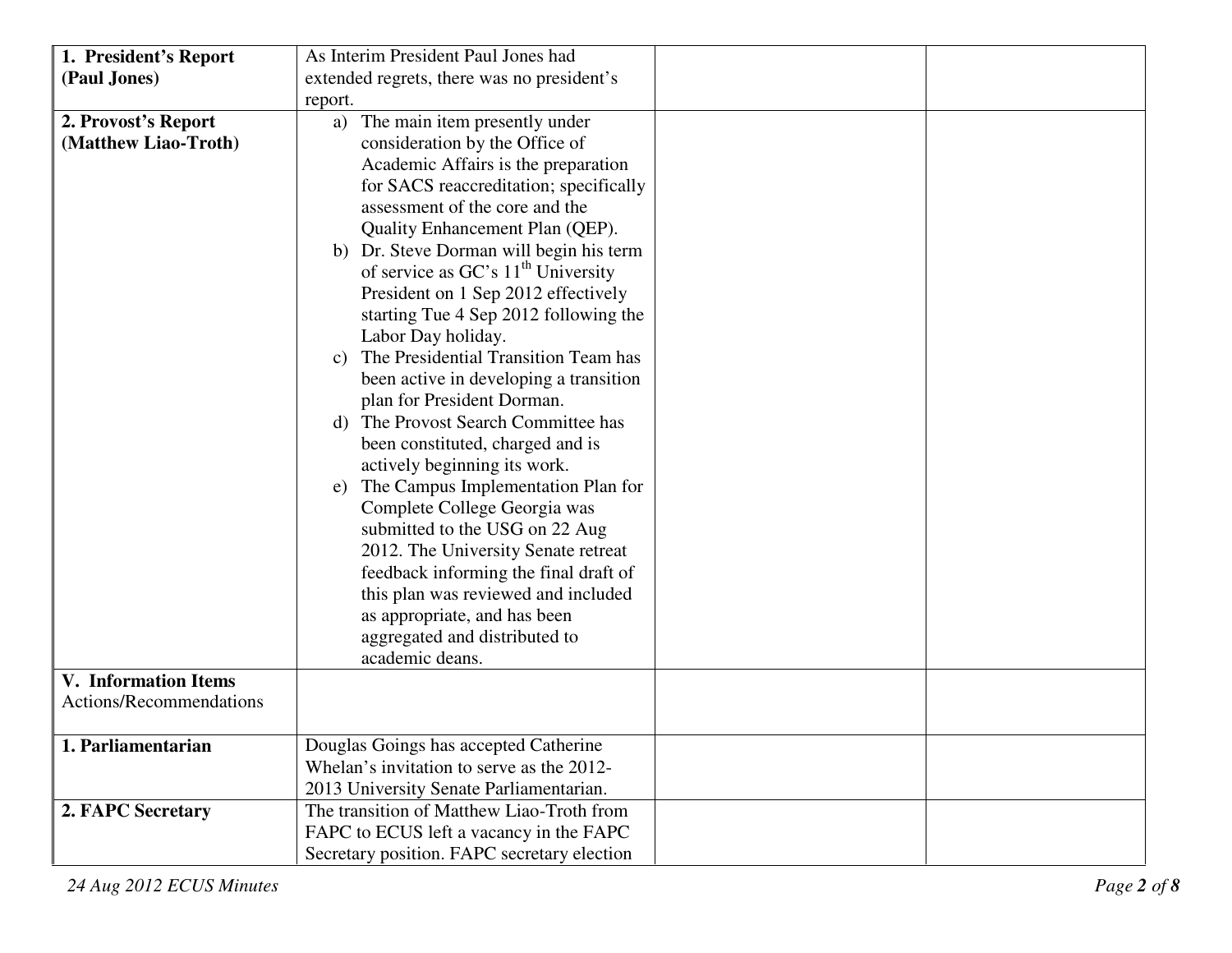| is an agenda item for the 24 Aug 2012 FAPC  |                                                                                                                                                                                                                                                                                                                                                                                                                                                                                                                                                                                                                                                                                                                                                                                                                                                                                                      |                                                                                                                                                                                                                                                                                                                                                                                                                                                                                                                                                                                                                                                                                                 |  |  |
|---------------------------------------------|------------------------------------------------------------------------------------------------------------------------------------------------------------------------------------------------------------------------------------------------------------------------------------------------------------------------------------------------------------------------------------------------------------------------------------------------------------------------------------------------------------------------------------------------------------------------------------------------------------------------------------------------------------------------------------------------------------------------------------------------------------------------------------------------------------------------------------------------------------------------------------------------------|-------------------------------------------------------------------------------------------------------------------------------------------------------------------------------------------------------------------------------------------------------------------------------------------------------------------------------------------------------------------------------------------------------------------------------------------------------------------------------------------------------------------------------------------------------------------------------------------------------------------------------------------------------------------------------------------------|--|--|
| meeting.                                    |                                                                                                                                                                                                                                                                                                                                                                                                                                                                                                                                                                                                                                                                                                                                                                                                                                                                                                      |                                                                                                                                                                                                                                                                                                                                                                                                                                                                                                                                                                                                                                                                                                 |  |  |
| Participant feedback will be an agenda item |                                                                                                                                                                                                                                                                                                                                                                                                                                                                                                                                                                                                                                                                                                                                                                                                                                                                                                      | Catherine Whelan will add                                                                                                                                                                                                                                                                                                                                                                                                                                                                                                                                                                                                                                                                       |  |  |
| for the 7 Sep 2012 ECUS/SCC meeting.        |                                                                                                                                                                                                                                                                                                                                                                                                                                                                                                                                                                                                                                                                                                                                                                                                                                                                                                      | this to 7 Sep 2012 agenda.                                                                                                                                                                                                                                                                                                                                                                                                                                                                                                                                                                                                                                                                      |  |  |
| Joshua Kitchens circulated a draft of the   | The committee advice on this                                                                                                                                                                                                                                                                                                                                                                                                                                                                                                                                                                                                                                                                                                                                                                                                                                                                         | Joshua Kitchens will share                                                                                                                                                                                                                                                                                                                                                                                                                                                                                                                                                                                                                                                                      |  |  |
| constitution for a library student advisory | matter was to recommend the                                                                                                                                                                                                                                                                                                                                                                                                                                                                                                                                                                                                                                                                                                                                                                                                                                                                          | this advice with Library                                                                                                                                                                                                                                                                                                                                                                                                                                                                                                                                                                                                                                                                        |  |  |
| board seeking committee guidance regarding  | library faculty consider adding                                                                                                                                                                                                                                                                                                                                                                                                                                                                                                                                                                                                                                                                                                                                                                                                                                                                      | Director Joe Mocnik for                                                                                                                                                                                                                                                                                                                                                                                                                                                                                                                                                                                                                                                                         |  |  |
|                                             | language to the Library Bylaws                                                                                                                                                                                                                                                                                                                                                                                                                                                                                                                                                                                                                                                                                                                                                                                                                                                                       | possible consideration by                                                                                                                                                                                                                                                                                                                                                                                                                                                                                                                                                                                                                                                                       |  |  |
|                                             |                                                                                                                                                                                                                                                                                                                                                                                                                                                                                                                                                                                                                                                                                                                                                                                                                                                                                                      | the library faculty.                                                                                                                                                                                                                                                                                                                                                                                                                                                                                                                                                                                                                                                                            |  |  |
|                                             |                                                                                                                                                                                                                                                                                                                                                                                                                                                                                                                                                                                                                                                                                                                                                                                                                                                                                                      |                                                                                                                                                                                                                                                                                                                                                                                                                                                                                                                                                                                                                                                                                                 |  |  |
|                                             |                                                                                                                                                                                                                                                                                                                                                                                                                                                                                                                                                                                                                                                                                                                                                                                                                                                                                                      |                                                                                                                                                                                                                                                                                                                                                                                                                                                                                                                                                                                                                                                                                                 |  |  |
|                                             |                                                                                                                                                                                                                                                                                                                                                                                                                                                                                                                                                                                                                                                                                                                                                                                                                                                                                                      |                                                                                                                                                                                                                                                                                                                                                                                                                                                                                                                                                                                                                                                                                                 |  |  |
|                                             |                                                                                                                                                                                                                                                                                                                                                                                                                                                                                                                                                                                                                                                                                                                                                                                                                                                                                                      |                                                                                                                                                                                                                                                                                                                                                                                                                                                                                                                                                                                                                                                                                                 |  |  |
|                                             |                                                                                                                                                                                                                                                                                                                                                                                                                                                                                                                                                                                                                                                                                                                                                                                                                                                                                                      |                                                                                                                                                                                                                                                                                                                                                                                                                                                                                                                                                                                                                                                                                                 |  |  |
|                                             |                                                                                                                                                                                                                                                                                                                                                                                                                                                                                                                                                                                                                                                                                                                                                                                                                                                                                                      |                                                                                                                                                                                                                                                                                                                                                                                                                                                                                                                                                                                                                                                                                                 |  |  |
|                                             |                                                                                                                                                                                                                                                                                                                                                                                                                                                                                                                                                                                                                                                                                                                                                                                                                                                                                                      |                                                                                                                                                                                                                                                                                                                                                                                                                                                                                                                                                                                                                                                                                                 |  |  |
|                                             |                                                                                                                                                                                                                                                                                                                                                                                                                                                                                                                                                                                                                                                                                                                                                                                                                                                                                                      |                                                                                                                                                                                                                                                                                                                                                                                                                                                                                                                                                                                                                                                                                                 |  |  |
|                                             |                                                                                                                                                                                                                                                                                                                                                                                                                                                                                                                                                                                                                                                                                                                                                                                                                                                                                                      |                                                                                                                                                                                                                                                                                                                                                                                                                                                                                                                                                                                                                                                                                                 |  |  |
|                                             |                                                                                                                                                                                                                                                                                                                                                                                                                                                                                                                                                                                                                                                                                                                                                                                                                                                                                                      |                                                                                                                                                                                                                                                                                                                                                                                                                                                                                                                                                                                                                                                                                                 |  |  |
|                                             |                                                                                                                                                                                                                                                                                                                                                                                                                                                                                                                                                                                                                                                                                                                                                                                                                                                                                                      |                                                                                                                                                                                                                                                                                                                                                                                                                                                                                                                                                                                                                                                                                                 |  |  |
|                                             |                                                                                                                                                                                                                                                                                                                                                                                                                                                                                                                                                                                                                                                                                                                                                                                                                                                                                                      |                                                                                                                                                                                                                                                                                                                                                                                                                                                                                                                                                                                                                                                                                                 |  |  |
|                                             |                                                                                                                                                                                                                                                                                                                                                                                                                                                                                                                                                                                                                                                                                                                                                                                                                                                                                                      |                                                                                                                                                                                                                                                                                                                                                                                                                                                                                                                                                                                                                                                                                                 |  |  |
|                                             |                                                                                                                                                                                                                                                                                                                                                                                                                                                                                                                                                                                                                                                                                                                                                                                                                                                                                                      |                                                                                                                                                                                                                                                                                                                                                                                                                                                                                                                                                                                                                                                                                                 |  |  |
|                                             |                                                                                                                                                                                                                                                                                                                                                                                                                                                                                                                                                                                                                                                                                                                                                                                                                                                                                                      | Catherine Whelan<br>a)                                                                                                                                                                                                                                                                                                                                                                                                                                                                                                                                                                                                                                                                          |  |  |
|                                             |                                                                                                                                                                                                                                                                                                                                                                                                                                                                                                                                                                                                                                                                                                                                                                                                                                                                                                      | will include the                                                                                                                                                                                                                                                                                                                                                                                                                                                                                                                                                                                                                                                                                |  |  |
|                                             |                                                                                                                                                                                                                                                                                                                                                                                                                                                                                                                                                                                                                                                                                                                                                                                                                                                                                                      | minutes template                                                                                                                                                                                                                                                                                                                                                                                                                                                                                                                                                                                                                                                                                |  |  |
|                                             |                                                                                                                                                                                                                                                                                                                                                                                                                                                                                                                                                                                                                                                                                                                                                                                                                                                                                                      | as an information                                                                                                                                                                                                                                                                                                                                                                                                                                                                                                                                                                                                                                                                               |  |  |
|                                             |                                                                                                                                                                                                                                                                                                                                                                                                                                                                                                                                                                                                                                                                                                                                                                                                                                                                                                      | item within the                                                                                                                                                                                                                                                                                                                                                                                                                                                                                                                                                                                                                                                                                 |  |  |
|                                             |                                                                                                                                                                                                                                                                                                                                                                                                                                                                                                                                                                                                                                                                                                                                                                                                                                                                                                      | ECUS report at the<br>21 Sep 2012                                                                                                                                                                                                                                                                                                                                                                                                                                                                                                                                                                                                                                                               |  |  |
|                                             |                                                                                                                                                                                                                                                                                                                                                                                                                                                                                                                                                                                                                                                                                                                                                                                                                                                                                                      | <b>University Senate</b>                                                                                                                                                                                                                                                                                                                                                                                                                                                                                                                                                                                                                                                                        |  |  |
|                                             |                                                                                                                                                                                                                                                                                                                                                                                                                                                                                                                                                                                                                                                                                                                                                                                                                                                                                                      | meeting and as an                                                                                                                                                                                                                                                                                                                                                                                                                                                                                                                                                                                                                                                                               |  |  |
|                                             |                                                                                                                                                                                                                                                                                                                                                                                                                                                                                                                                                                                                                                                                                                                                                                                                                                                                                                      | agenda item for the                                                                                                                                                                                                                                                                                                                                                                                                                                                                                                                                                                                                                                                                             |  |  |
|                                             |                                                                                                                                                                                                                                                                                                                                                                                                                                                                                                                                                                                                                                                                                                                                                                                                                                                                                                      | 7 Sep 2012                                                                                                                                                                                                                                                                                                                                                                                                                                                                                                                                                                                                                                                                                      |  |  |
|                                             |                                                                                                                                                                                                                                                                                                                                                                                                                                                                                                                                                                                                                                                                                                                                                                                                                                                                                                      | <b>ECUS/SCC</b>                                                                                                                                                                                                                                                                                                                                                                                                                                                                                                                                                                                                                                                                                 |  |  |
|                                             |                                                                                                                                                                                                                                                                                                                                                                                                                                                                                                                                                                                                                                                                                                                                                                                                                                                                                                      | meeting.                                                                                                                                                                                                                                                                                                                                                                                                                                                                                                                                                                                                                                                                                        |  |  |
|                                             |                                                                                                                                                                                                                                                                                                                                                                                                                                                                                                                                                                                                                                                                                                                                                                                                                                                                                                      | b) Jan Clark and                                                                                                                                                                                                                                                                                                                                                                                                                                                                                                                                                                                                                                                                                |  |  |
|                                             |                                                                                                                                                                                                                                                                                                                                                                                                                                                                                                                                                                                                                                                                                                                                                                                                                                                                                                      | Craig Turner will                                                                                                                                                                                                                                                                                                                                                                                                                                                                                                                                                                                                                                                                               |  |  |
|                                             | its disposition.<br>Lyndall Muschell invited nominations for the<br>position of ECUS Secretary. Craig Turner<br>was nominated with second and accepted the<br>nomination. A motion to close nominations<br>and accept Craig Turner as ECUS secretary<br>by acclamation was made and seconded.<br>Craig Turner invited guidance from the<br>committee on the desired format and level of<br>detail to include in the ECUS minutes.<br>At the 2012 Governance Retreat, Dianne<br>Chamblee had proposed consideration of a<br>new minutes template for use by committees<br>of the University Senate. This template was<br>circulated to the committee members along<br>with an illustrative example of its use. The<br>template has been used by committees in the<br>College of Health Sciences so Deborah<br>MacMillan provided some clarification on<br>the implementation details of the template. | to formalize the proposed student<br>advisory board.<br>The committee approved the<br>motion naming Craig Turner as<br>ECUS secretary.<br>There was agreement that this<br>guidance would be ongoing and<br>iterative as drafts of minutes were<br>available to review.<br>The committee members present<br>unanimously recommended that:<br>a) the existence of this<br>template (as an option for<br>keeping minutes) be<br>shared as an information<br>item within the ECUS<br>Report at the 21 Sep 2012<br><b>University Senate</b><br>meeting.<br>this template be provided<br>b)<br>as an option for keeping<br>minutes with relevant<br>committee representatives<br>(standing committee |  |  |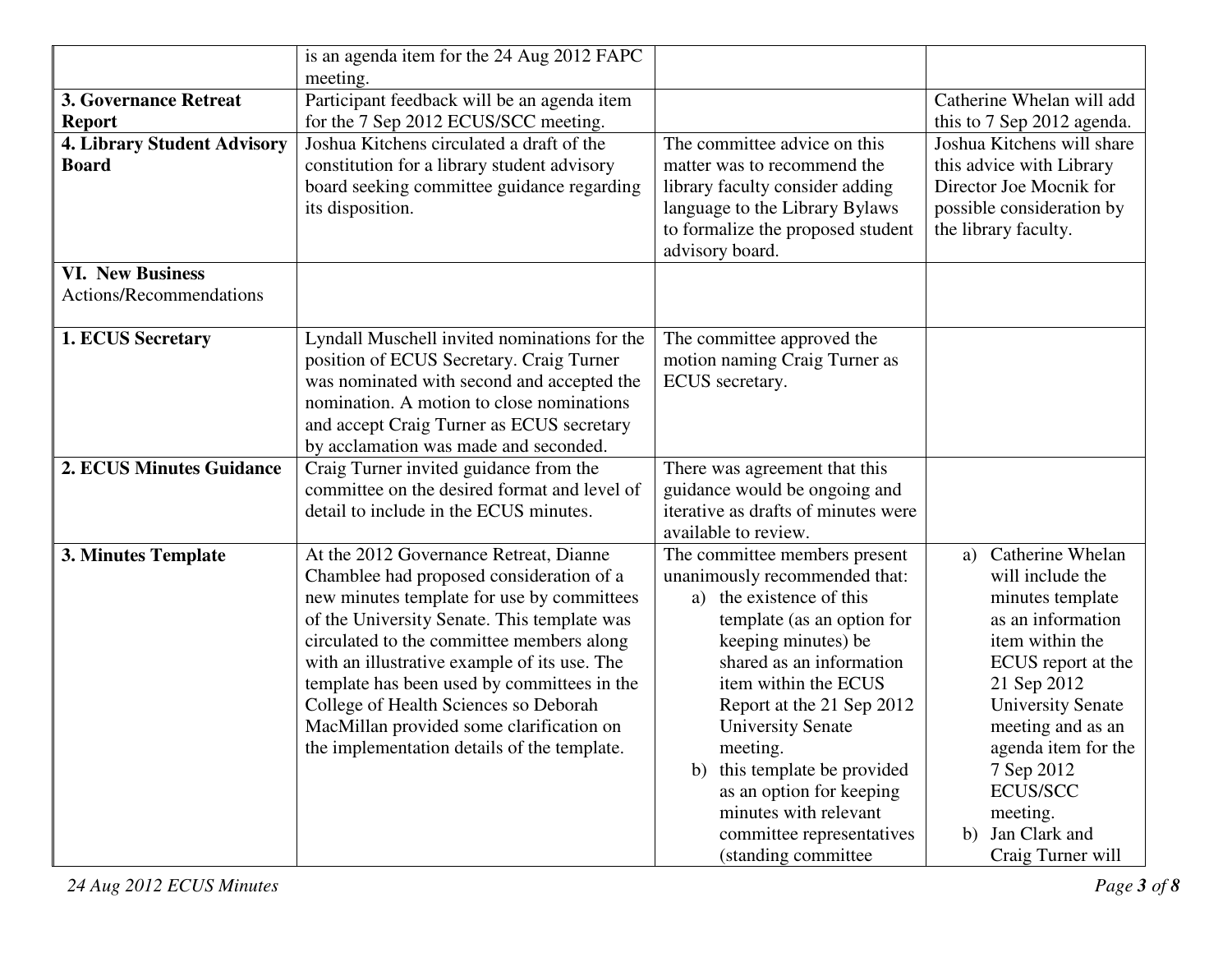|                                                          |                                                                                            | officer orientation, 7 Sep<br>2012 ECUS/SCC<br>meeting)<br>it would likely be most<br>$\mathbf{c})$<br>practical to post minutes<br>(if implementing minutes)<br>using the template) as an<br>attachment (MSWord,<br>pdf, both) within the<br>minutes.gcsu.edu as<br>copying and pasting from<br>the template would likely | include the<br>template in<br>standing<br>committee officer<br>orientation.<br>Craig Turner will<br>$\mathbf{c})$<br>use the proposed<br>minutes template<br>for ECUS minutes. |  |
|----------------------------------------------------------|--------------------------------------------------------------------------------------------|----------------------------------------------------------------------------------------------------------------------------------------------------------------------------------------------------------------------------------------------------------------------------------------------------------------------------|--------------------------------------------------------------------------------------------------------------------------------------------------------------------------------|--|
|                                                          |                                                                                            | not work well.                                                                                                                                                                                                                                                                                                             |                                                                                                                                                                                |  |
|                                                          |                                                                                            | this template be used for<br>d)<br>minutes of the 2012-2013                                                                                                                                                                                                                                                                |                                                                                                                                                                                |  |
|                                                          |                                                                                            | <b>Executive Committee.</b>                                                                                                                                                                                                                                                                                                |                                                                                                                                                                                |  |
| <b>4. Operating Procedures for</b><br>the 2012-2013 ECUS | The committee acknowledged the bylaws                                                      | The committee recommended                                                                                                                                                                                                                                                                                                  | Catherine Whelan to draft<br>and circulate operating                                                                                                                           |  |
|                                                          | requirement to draft and adopt operating<br>procedures.                                    | that Catherine Whelan (as Chair)<br>draft and circulate operating                                                                                                                                                                                                                                                          | procedures for committee                                                                                                                                                       |  |
|                                                          |                                                                                            | procedures for committee review.                                                                                                                                                                                                                                                                                           | review.                                                                                                                                                                        |  |
| 5. Membership Changes to                                 | Craig Turner circulated the latest draft of the                                            | The committee recommended                                                                                                                                                                                                                                                                                                  |                                                                                                                                                                                |  |
| the 2012-2013 University                                 | changes to membership of the 2012-2013                                                     | that this draft be updated as                                                                                                                                                                                                                                                                                              |                                                                                                                                                                                |  |
| <b>Senate and its committees</b>                         | University Senate and its committees noting                                                | needed and become a supporting                                                                                                                                                                                                                                                                                             |                                                                                                                                                                                |  |
|                                                          | that the university senate bylaws require that                                             | document for a motion from the                                                                                                                                                                                                                                                                                             |                                                                                                                                                                                |  |
|                                                          | vacancies shall be filled following the same                                               | Subcommittee on Nominations at                                                                                                                                                                                                                                                                                             |                                                                                                                                                                                |  |
|                                                          | process used in the original selection. This<br>means that these amendments should come to | the 21 Sep 2012 meeting of the                                                                                                                                                                                                                                                                                             |                                                                                                                                                                                |  |
|                                                          |                                                                                            | University Senate.                                                                                                                                                                                                                                                                                                         |                                                                                                                                                                                |  |
|                                                          | the University Senate in the form of a motion<br>from the Subcommittee on Nominations.     |                                                                                                                                                                                                                                                                                                                            |                                                                                                                                                                                |  |
| 6. Appointment of Chair                                  | Craig Turner summarized the relevant                                                       | The committee members present                                                                                                                                                                                                                                                                                              | Catherine Whelan to add                                                                                                                                                        |  |
| and membership of the                                    | university senate bylaws indicating that                                                   | recommended that appointing the                                                                                                                                                                                                                                                                                            | this to 7 Sep 2012 agenda.                                                                                                                                                     |  |
| 2012-2013 Subcommittee on                                | a) The SCoN is a subcommittee of                                                           | SCoN membership and Chair be                                                                                                                                                                                                                                                                                               |                                                                                                                                                                                |  |
| Nominations (SCoN).                                      | ECUS whose members and chair are                                                           | done in consultation with the                                                                                                                                                                                                                                                                                              |                                                                                                                                                                                |  |
|                                                          | appointed by ECUS.                                                                         | standing committee chairs (SCC)                                                                                                                                                                                                                                                                                            |                                                                                                                                                                                |  |
|                                                          | b) The membership of the SCoN shall                                                        | at the 7 Sep 2012 ECUS/SCC                                                                                                                                                                                                                                                                                                 |                                                                                                                                                                                |  |
|                                                          | include, but not be limited to the                                                         | meeting.                                                                                                                                                                                                                                                                                                                   |                                                                                                                                                                                |  |
|                                                          | Executive Committee, the Standing                                                          |                                                                                                                                                                                                                                                                                                                            |                                                                                                                                                                                |  |
|                                                          | Committee Chairs, the Student                                                              |                                                                                                                                                                                                                                                                                                                            |                                                                                                                                                                                |  |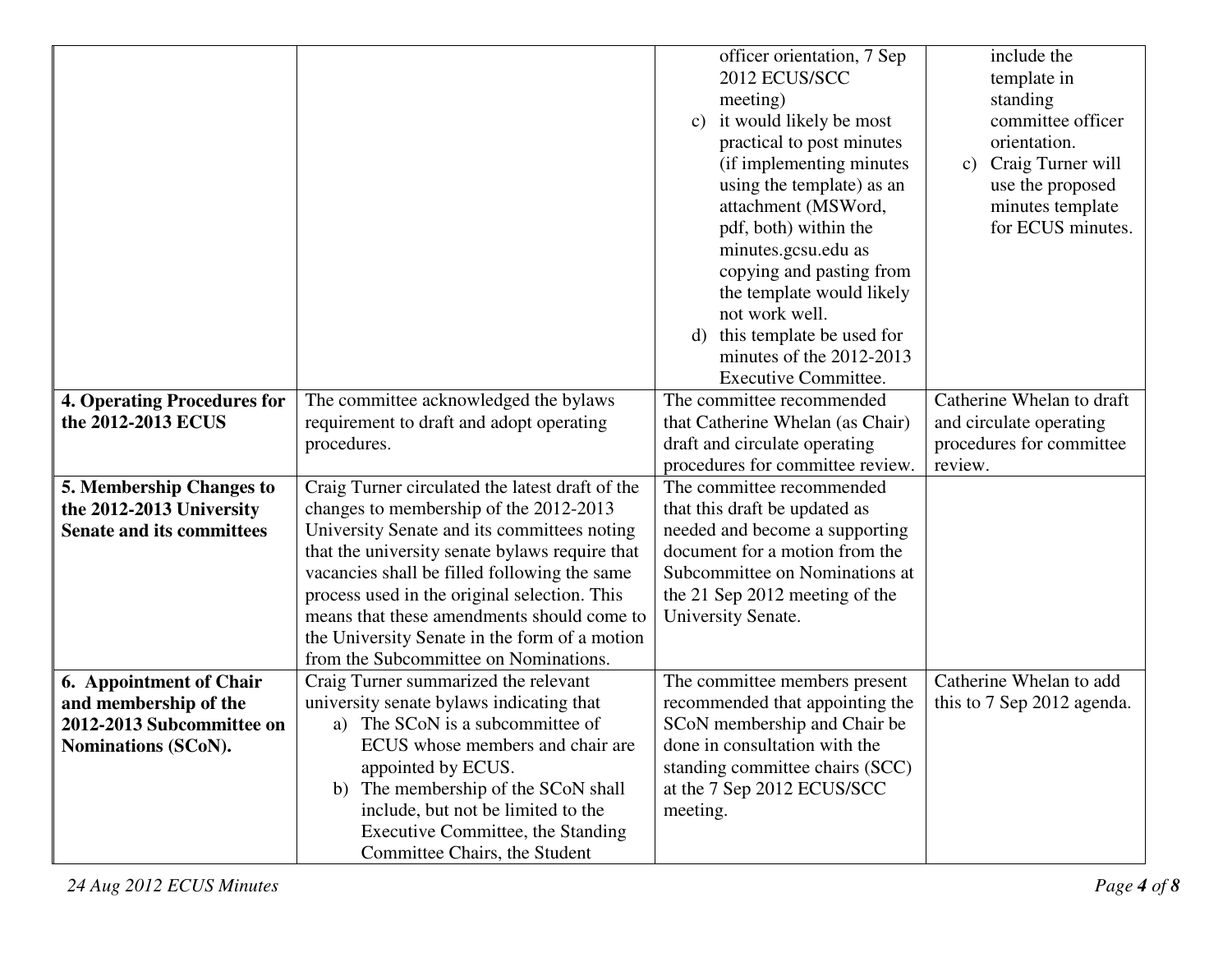|                                     | <b>Government Association President</b>                                      |                                   |                             |
|-------------------------------------|------------------------------------------------------------------------------|-----------------------------------|-----------------------------|
|                                     | and the Staff Council Chair.                                                 |                                   |                             |
|                                     | The ECUS Secretary serves as the<br>$\mathbf{c})$                            |                                   |                             |
|                                     | <b>SCoN Secretary.</b>                                                       |                                   |                             |
|                                     | Craig suggested that the inclusion of the                                    |                                   |                             |
|                                     | Chair of the Subcommittee on the Core                                        |                                   |                             |
|                                     | Curriculum as a SCoN member be                                               |                                   |                             |
|                                     | considered so that the <i>slate of nominees for</i>                          |                                   |                             |
|                                     | the 2013-2014 senate committees would be                                     |                                   |                             |
|                                     | informed by the chairs of all the committees                                 |                                   |                             |
|                                     | that SCoN is to populate.                                                    |                                   |                             |
| <b>7. Standing Committee</b>        | Jan Clark and Craig Turner are sharing the                                   | The committee had no additional   | Jan and/or Craig will       |
| <b>Officer Orientation (SCOO)</b>   | responsibility of the 2012-2013 SCOO. To                                     | guidance to offer Jan and Craig   | email the committee         |
|                                     | this point, committee officers have been                                     | and recommended they continue     | officers to determine their |
|                                     | provided details on how to gain access to the                                | their efforts as indicated.       | training and orientation    |
|                                     | senate communication tools. Specifically,                                    |                                   | needs and attend to those   |
|                                     | chairs have been invited to access the agenda                                |                                   | needs.                      |
|                                     | tool and secretaries to register with the                                    |                                   |                             |
|                                     | minutes site. Beyond that, the plan is to                                    |                                   |                             |
|                                     | contact officers following their 24 Aug 2012                                 |                                   |                             |
|                                     | meetings to determine their needs for                                        |                                   |                             |
|                                     | orientation and training and attend to those                                 |                                   |                             |
|                                     | needs.                                                                       |                                   |                             |
| 8. The electronic presence of       | Craig Turner indicated that the developer of                                 | Craig Turner was charged to       | Craig Turner will draft a   |
| the University Senate               | the University Senate web presence, Jay                                      | develop a draft of the detailed   | detailed flow chart for     |
|                                     | Lancaster, has accepted another job yet is                                   | flow chart for ECUS review, after | ECUS review.                |
|                                     | still continuing to work at Georgia College                                  | which the draft/review cycle will |                             |
|                                     | while his successor is being identified. The<br>become an iterative process. |                                   |                             |
|                                     | new senate site (senate.gcsu.edu) is currently                               |                                   |                             |
|                                     | realized as a hybrid of PHP and Drupal 6                                     |                                   |                             |
|                                     | components. There is a plan to recode the                                    |                                   |                             |
| components using only Drupal 7. Jay |                                                                              |                                   |                             |
|                                     | Lancaster is requesting a comprehensive                                      |                                   |                             |
|                                     | flowchart to guide the recoding of the on-line                               |                                   |                             |
|                                     | motion database. It was also noted that the                                  |                                   |                             |
|                                     | agenda tool seems to be browser sensitive                                    |                                   |                             |
|                                     | and that presently Firefox seems to be the                                   |                                   |                             |
|                                     | most compatible. Some members of the                                         |                                   |                             |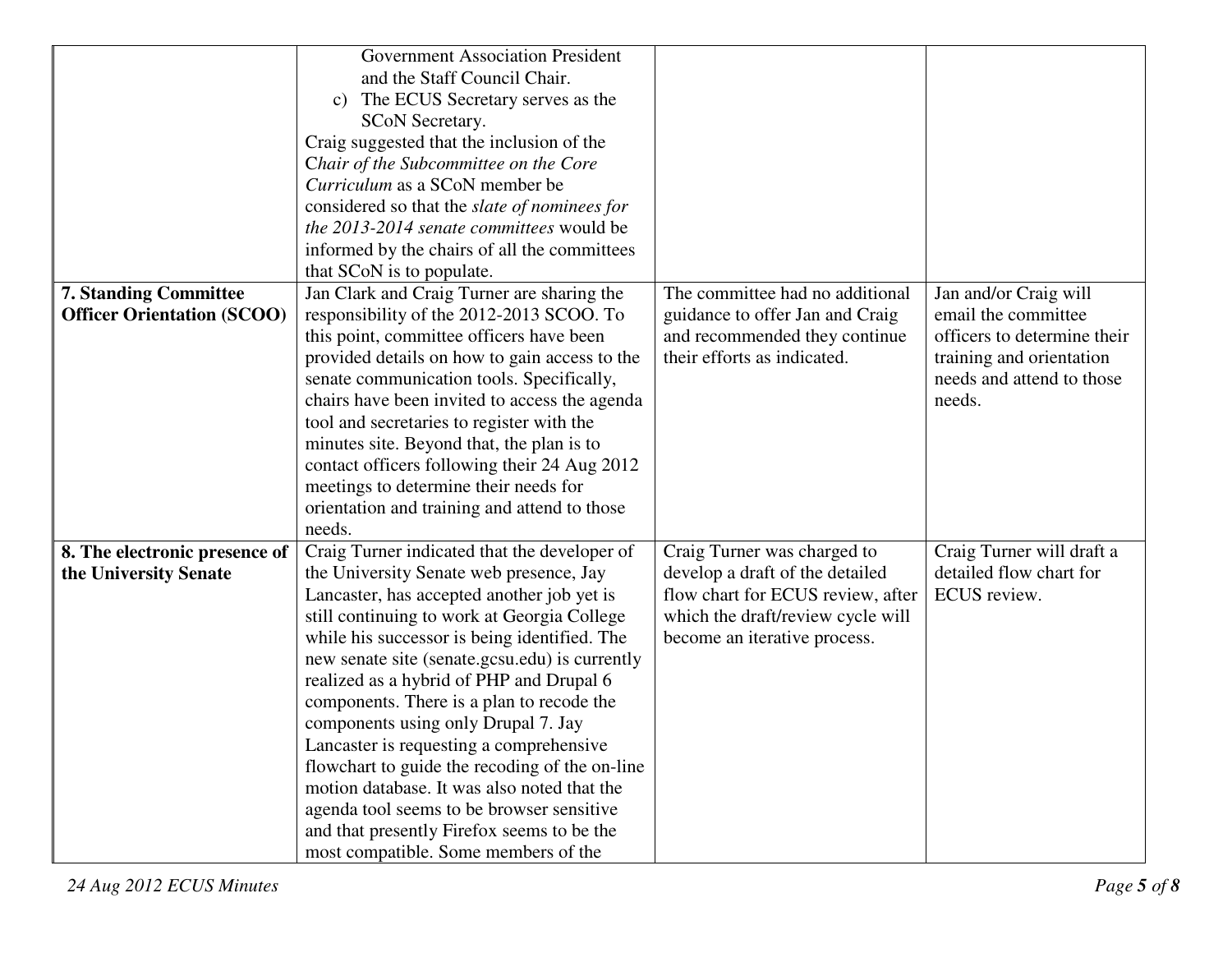|                                 | committee expressed the opinion that the old   |                                   |                             |
|---------------------------------|------------------------------------------------|-----------------------------------|-----------------------------|
|                                 | site (often referenced as the "Green Page"     |                                   |                             |
|                                 | due to its green background) should become     |                                   |                             |
|                                 | more seamless with the new site.               |                                   |                             |
| <b>VII. Unfinished Business</b> |                                                |                                   |                             |
| <b>Review of Action &amp;</b>   |                                                |                                   |                             |
| <b>Recommendations, Provide</b> |                                                |                                   |                             |
| updates (if any) to Follow-up   |                                                |                                   |                             |
|                                 |                                                |                                   |                             |
| 1. Faculty Status               | At the Aug 2012 governance retreat, Interim    | The committee recommendation      | Catherine Whelan to add     |
|                                 | Provost Matthew Liao-Troth consulted with      | was to continue this conversation | this to 7 Sep 2012 agenda.  |
|                                 | ECUS on the topic of faculty status. Prior to  | in consultation with the standing |                             |
|                                 | that consultation, the President's Cabinet     | committee chairs (SCC) at the 7   |                             |
|                                 | proposed a process to guide the University     | Sep 2012 ECUS/SCC meeting.        |                             |
|                                 | President in assigning faculty status. As part | All were in agreement that the    |                             |
|                                 | of that consultation, it was noted that the GC | proposed modification should be   |                             |
|                                 | Policies, Procedures, and Practices Manual     | considered transparently and      |                             |
|                                 | contains language (drafted in 2004-5) on the   | collaboratively and that the      |                             |
|                                 | topic of faculty status. Dr. Liao-Troth        | intentionality characteristic of  |                             |
|                                 | requested ECUS guidance on the process for     | academic deliberations should     |                             |
|                                 | considering a modification of the              | prevail in this instance.         |                             |
|                                 | aforementioned faculty status language.        |                                   |                             |
| <b>VIII.</b> Next Meeting       |                                                |                                   |                             |
| (Tentative Agenda, Calendar)    |                                                |                                   |                             |
| 1. Calendar                     | 7 Sep 2012 @ 2pm: ECUS/SCC Parks 301           |                                   |                             |
|                                 | 21 Sep 2012 @ 2pm: Univ. Senate A&S 2-72       |                                   |                             |
| 2. Tentative Agenda             | Some of the deliberation today generated       |                                   | Catherine Whelan will       |
|                                 | tentative agenda items for the 7 Sep 2012      |                                   | prepare a tentative agenda  |
|                                 | ECUS/SCC meeting.                              |                                   | for the 7 Sep 2012          |
|                                 |                                                |                                   | meeting and include the     |
|                                 |                                                |                                   | items explicitly identified |
|                                 |                                                |                                   | as such in these minutes.   |
| 3. Internal Posting             | A clarification on the emails with subject     |                                   |                             |
|                                 | Internal Posting: Position Title was sought    |                                   |                             |
|                                 | noting that this practice does not seem to be  |                                   |                             |
|                                 | applied to all open positions. The response    |                                   |                             |
|                                 | was that this practice is presently applied    |                                   |                             |
|                                 | only to staff positions.                       |                                   |                             |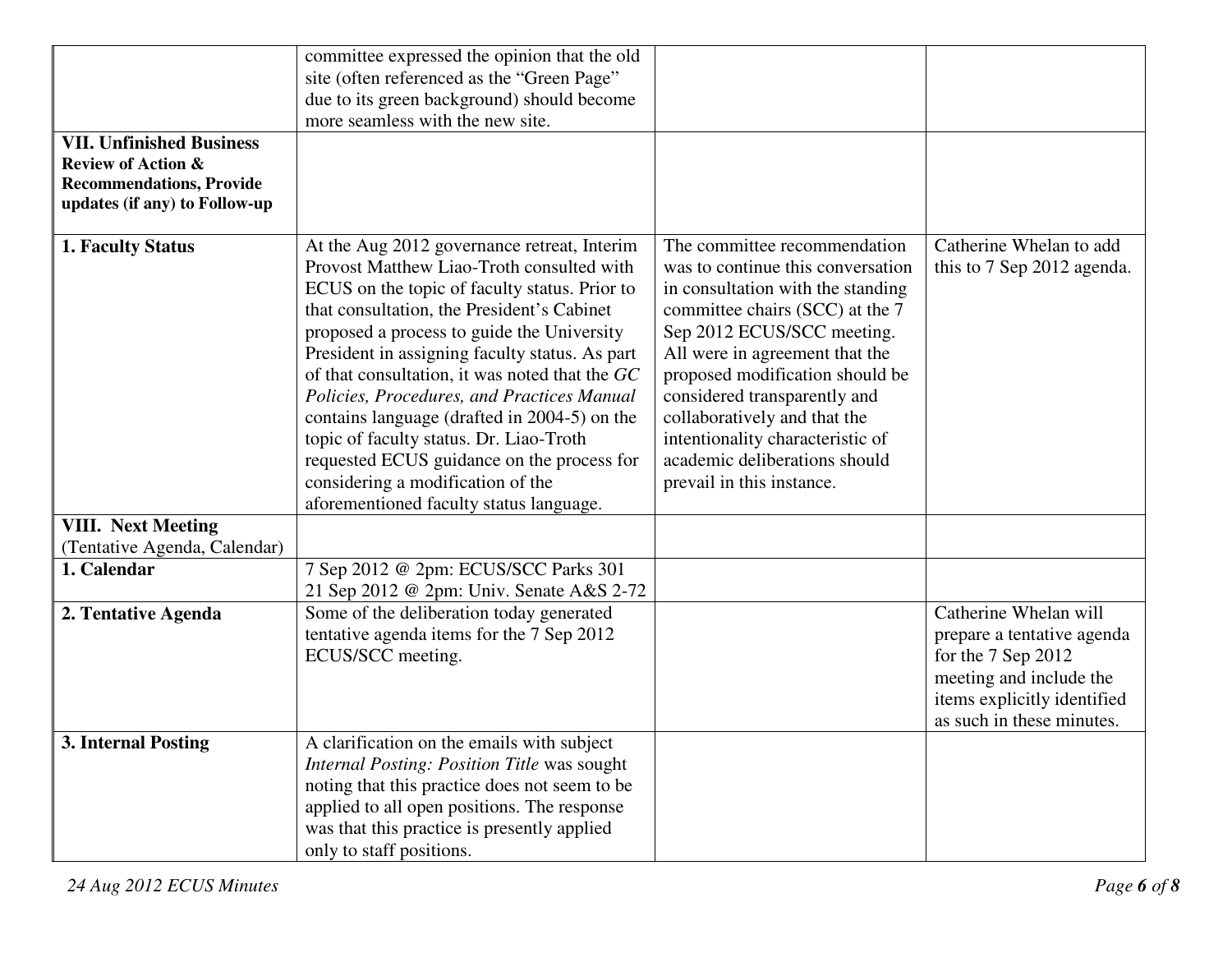| 4. Health Care Network                                        | It was noted that the recent transition to a                               | There was agreement that this     | Catherine Whelan to add    |
|---------------------------------------------------------------|----------------------------------------------------------------------------|-----------------------------------|----------------------------|
|                                                               | new health care providers network has                                      | matter should be brought to the   | this to 7 Sep 2012 agenda. |
|                                                               | resulted in a smaller pool of in-network heath                             | attention of President Dorman     |                            |
|                                                               | care providers for GC employees.                                           | and revisited at the 7 Sep 2012   |                            |
|                                                               | Question: Who should take action and what                                  | ECUS/SCC meeting. This would      |                            |
|                                                               | action might be taken to affect change and                                 | facilitate the timely steering of |                            |
|                                                               | enlarge the pool of in-network providers?                                  | this matter to a senate committee |                            |
|                                                               | One opinion was that the USG Presidents                                    | in the event that action by the   |                            |
|                                                               | might be the most effective ambassadors for<br>University Senate be deemed |                                   |                            |
|                                                               | this concern.                                                              | necessary or desirable.           |                            |
| A motion to adjourn was made and seconded.<br>IX. Adjournment |                                                                            | The motion to adjourn was         |                            |
|                                                               |                                                                            | approved and the meeting          |                            |
|                                                               |                                                                            | adjourned at 3:14 pm.             |                            |

#### **Distribution:**

 First; To Committee Membership for Review Second: Posted to the Minutes Website

**Approved by:\_\_\_\_\_\_\_\_\_\_\_\_\_\_\_\_\_\_\_\_\_\_\_\_\_\_\_\_\_\_\_\_\_\_\_**

Committee Chairperson (Including this Approval by chair at committee discretion)